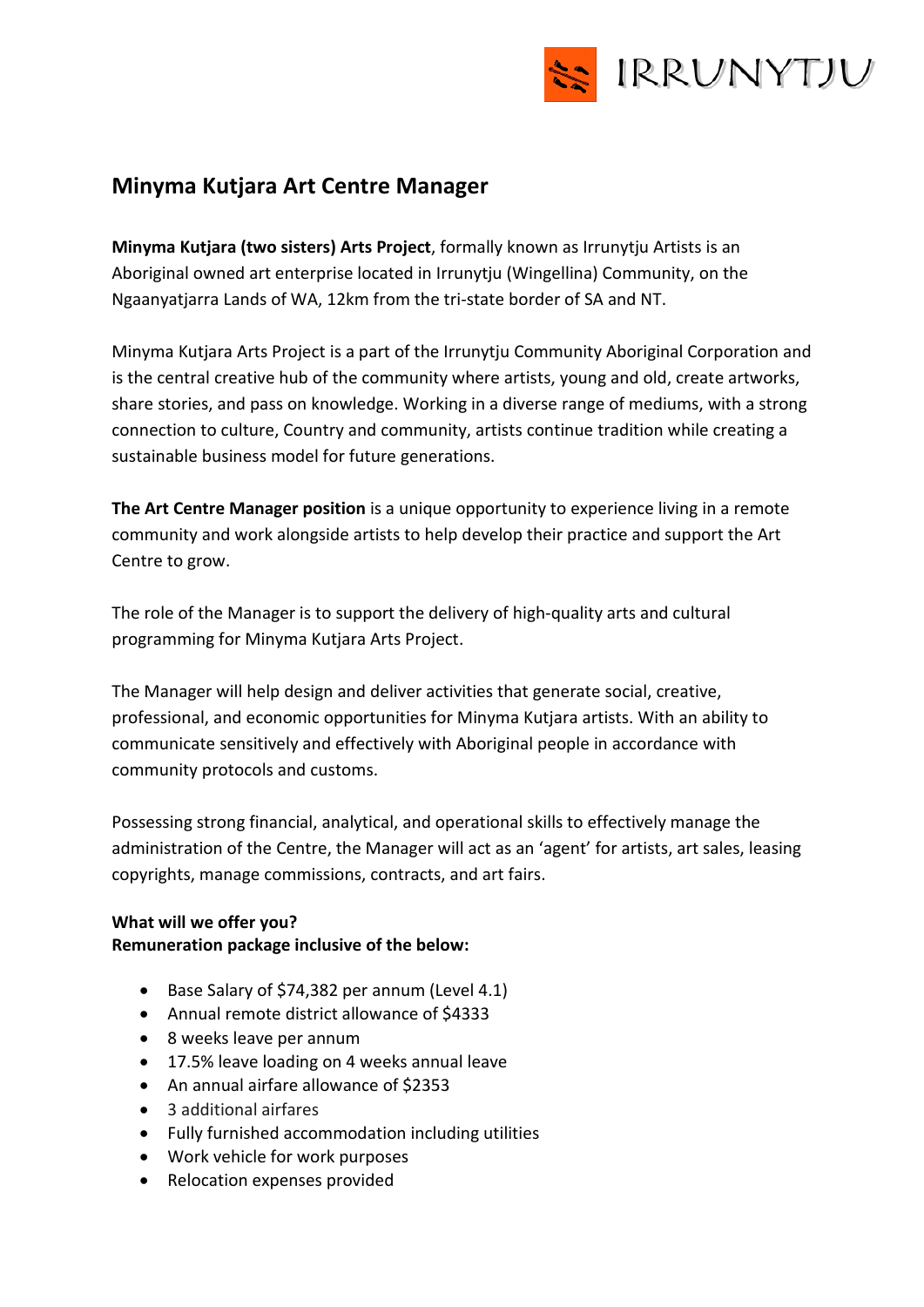

## **What will you do?**

## **Arts and Cultural Support**

- Support and inspire the professional development of arts and cultural expression at Minyma Kutjara Arts Project.
- Coordinate and manage the studio in Irrunytju for use by community members of various age and experience and in multiple mediums, including attracting new artists.
- Design and deliver arts and cultural programming, including skills development, workshops, and audience engagement for Minyma Kutjara members.
- As per the agreement with the artists group, support and facilitate artists to produce, market and sell high quality art.
- Travel with artists as required to attend exhibitions, events, on-country camps, and meetings.
- Coordinate production through to final sale of artworks. Including works for exhibition and consignment.
- Monitor artists output to ensure work is set aside for exhibition, awards, fairs, and tours. Incl. Desert Mob, Revealed and Tarnanthi.
- Identify and facilitate training development opportunities for artists and staff, including arts worker training and support.

### **Studio Operations**

- Responsible for ordering, managing, and distributing professional grade art materials.
- Support cultural development/maintenance, including opportunities for intergenerational transmission of knowledge and cultural expression.
- Supervise and support arts and cultural workers.
- Coordinate and support the display and sale of art and cultural work in Irrunytju for tourists, visitors etc.

### **Administration**

- Responsibility for the daily operations of the Minyma Kutjara Culture Centre.
- Ensure that quality processes are followed, including photography, collation of stories, cataloguing and ensuring the SAM database is accurate and up to date.
- Regular communication with stakeholders, including email and telephone correspondence, participate in meetings and provide written reports as required.
- Always work within the operational budget and follow procurement procedures.
- Responsible for sending invoices to be paid to the accountant.
- Manage funding, including grant writing, reporting, and acquitting grants.
- Support good governance.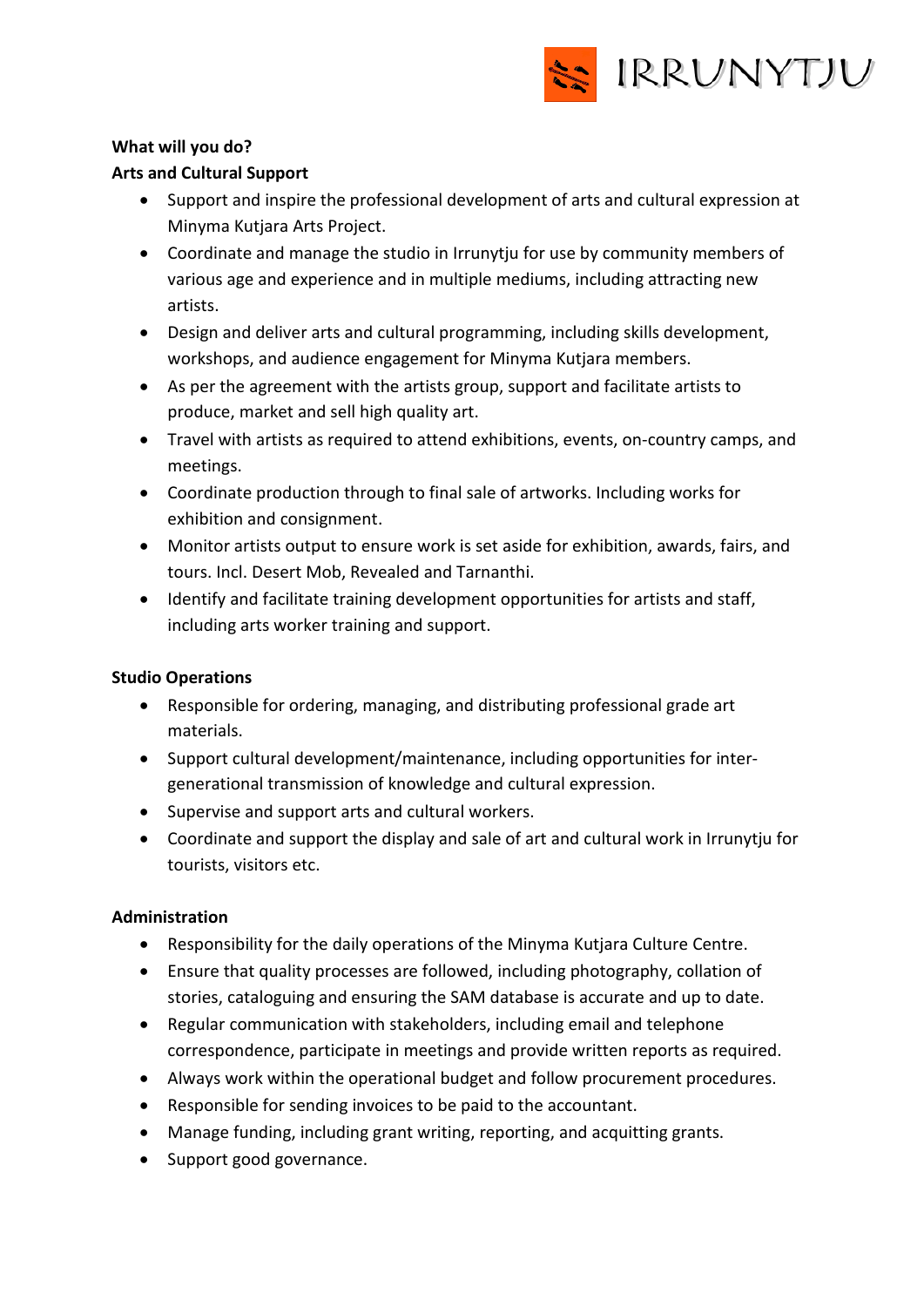

- Ensure the rights of members are upheld, including copyright, intellectual and cultural property, resale royalty and the Australian Indigenous Art Code of Conduct.
- Comply with relevant occupational health and safety legislation and ensure safe work practices are observed.
- Support the identification and sourcing of funding for programming, operations, and professional development.
- Maintain and promote the artistic and cultural integrity of Minyma Kutjara.
- Develop and maintain productive working relationships with community and external stakeholders.
- Maintain Social Media accounts and website, including online sales.

### **SELECTION CRITERIA – What would you bring to the team?**

- Relevant qualifications, or substantial experience in arts administration or a related discipline.
- An understanding of contemporary Aboriginal art practice or the broader visual arts and craft industry.
- Demonstrated understanding of the arts sector, such as copyright, intellectual and cultural property, resale royalty rights etc.
- Demonstrated experience with studio-based arts practice and artwork handling.
- Demonstrated computer skills and developed written skills to secure and submit grant applications, acquittals, and reports.
- Demonstrated understanding of the contemporary Indigenous arts industry.
- Well-developed time management and multi-tasking skills with experience in meeting critical deadlines.
- Proven capacity and maturity to live and work in a remote, busy, and often challenging, cross-cultural environment.
- Ability to communicate sensitively and effectively with First Nations people in accordance with community protocols and customs
- Current manual drivers' licence and preferably some experience in remote area travel with the ability to drive a 4wd long distances on unsealed roads.
- Fully vaccinated against Covid-19, including Booster (once eligible)

## **Applications close 20th May 2022, unless position is filled prior.**

To apply for this position, please submit a Cover Letter addressing the Selection Criteria and Resume to:

**Kendall Williams Human Resources Officer** Ngaanyatjarra Council Group